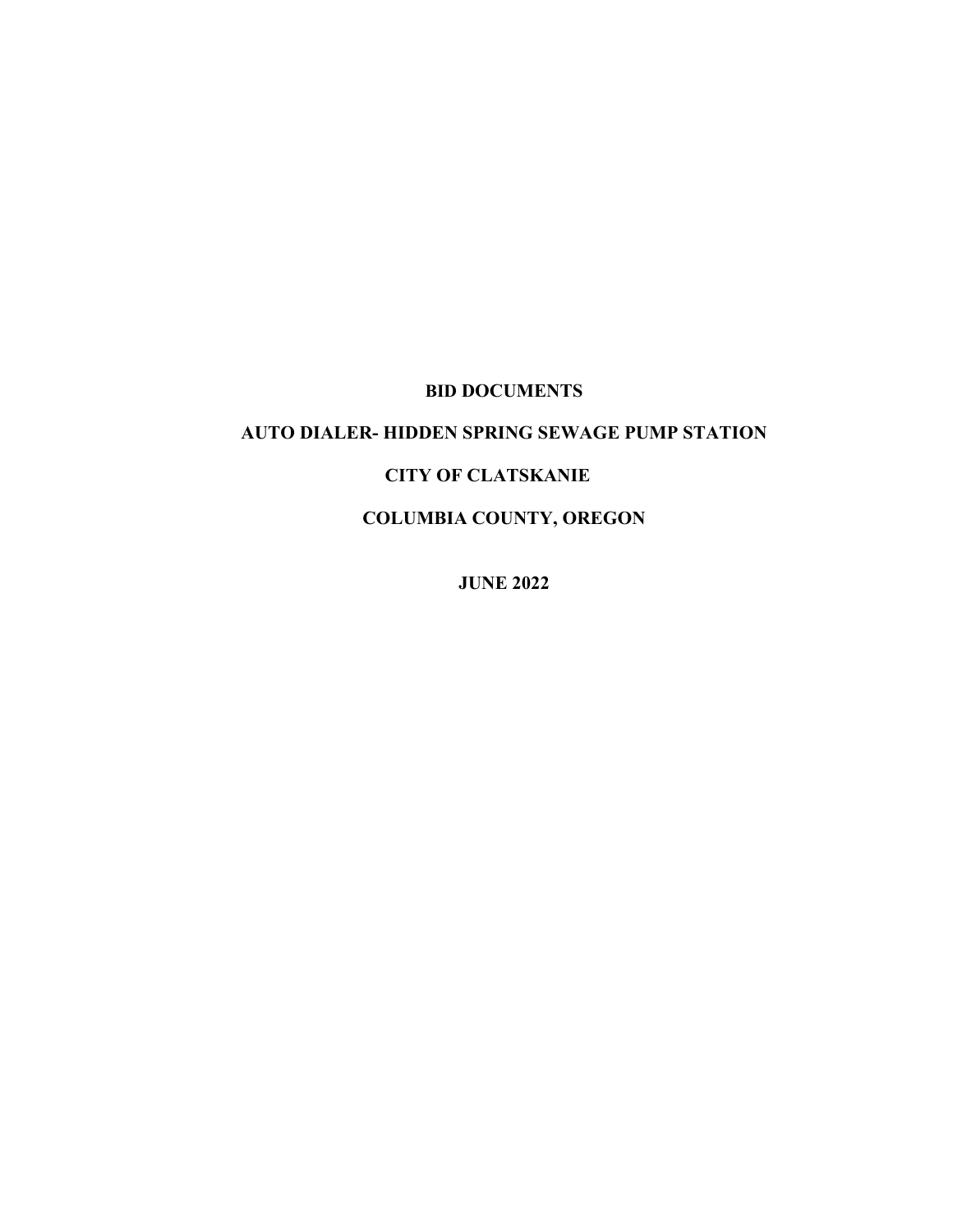#### **NOTICE TO CONTRACTORS**

Sealed bids for the City of Clatskanie, **AUTO DIALER- HIDDEN SPRING SEWAGE PUMP STATION,** will be received by the City of Clatskanie until 3:00 PM, Thursday, – June 23, 2022. Bids shall be addressed to Mr. Greg Hinkelman, City Manager, 75 South Nehalem Street, P.O. Box 9, Clatskanie, OR 97016. At 3:00 PM. Bids will be opened and read aloud in the City Hall Council Chambers, Clatskanie, OR.

Specifications are available for review at the City of Clatskanie's administrative offices, located at 75 South Nehalem Street, Clatskanie, Oregon 97016, telephone number: (503) 728-2622. No bids shall be considered unless the Bidder is registered with the Construction Contractors Board as required by ORS 671.530.

To be considered, bids must follow bidding instructions including but not limited to completion of bidding forms provided and accompanied by a 10% bid security in favor of the City of Clatskanie. Each bidder must indicate in the space provided on the Bid Proposal whether they are a Resident or Non-Resident Bidder, pursuant to ORS 270.029. The successful bidder will be required to possess a current Clatskanie City Business License before finalizing the Contract Agreement with the City.

The City of Clatskanie reserves the right to reject any or all bids not in compliance with all prescribed bidding procedures and requirements, may reject for good cause any and all bids upon a finding of the agency it is in the public interest to do so, and may waive all informalities. No bidder may withdraw or modify his bid prior to the lapse of thirty (30) days after the bid opening.